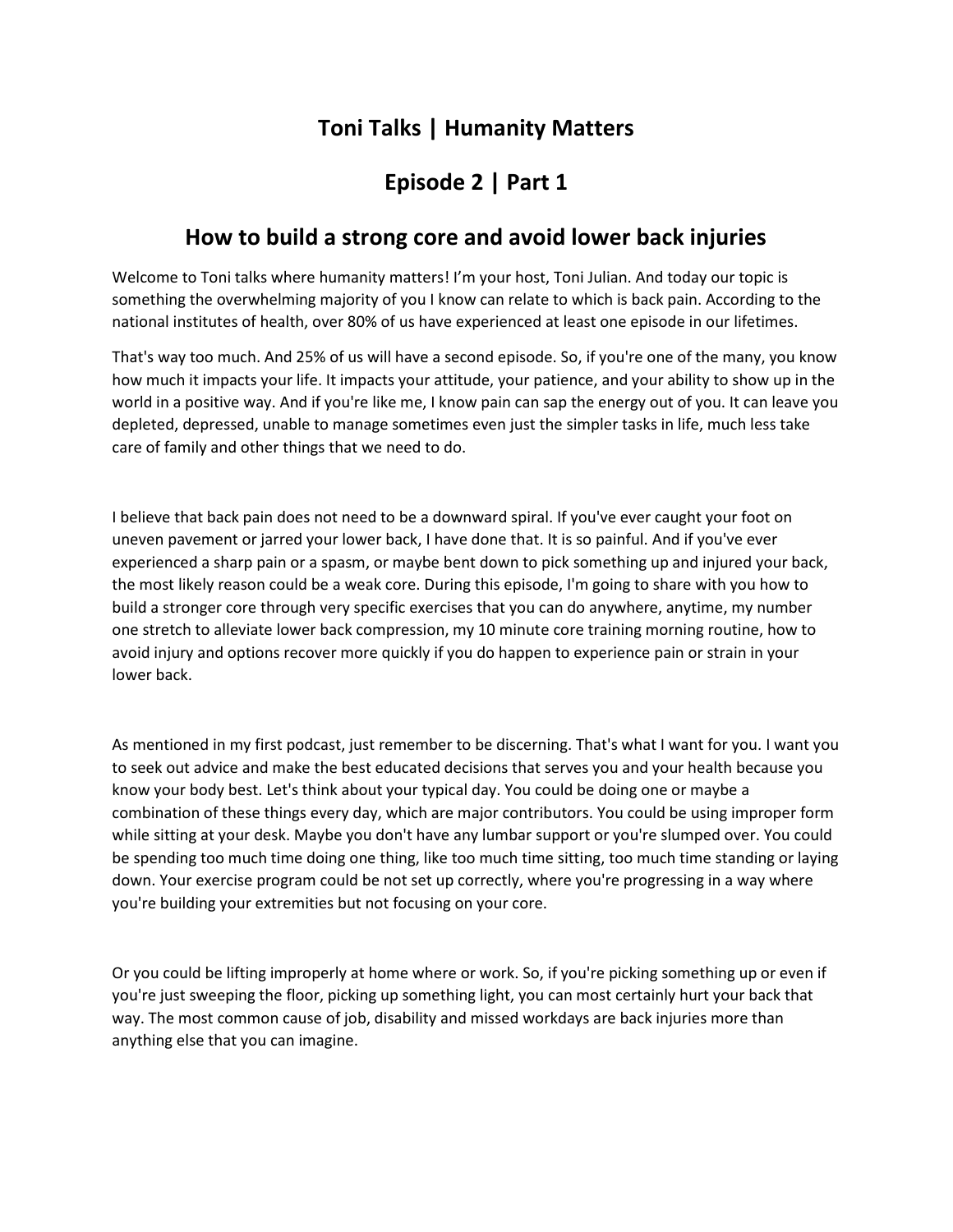And the number one way of getting injured is what's called a transverse descent, which is basically leaning over to pick something up off the ground. Imagine hinging at the hip, so leaning over, not squatting, but leaning over. Pick something up off the ground while you're twisting. So, say using your right hand to pick up an object near your left foot.

And it could be light, it could be a penny. It doesn't really matter what it is. It's the motion of having your body weight, not balanced, away from your body with a weak core, which is going to impact your lower back or your lumbar spine. Now I attribute this to what I call "the American Decondition", and I talked about this in my first book called *BITE ME: Change Your Life One Bite at a Time*.

And the American Decondition I have coined because I view it as a slow degradation of our health, our functional movement and body composition--that is the makeup of lean mass and fat proportion- setting us up for disease, injury and chronic pain.

If you're a gym goer like I am, you may see many people focus on weight training for their extremities. They'll get, you know, defined arms defined shoulders. They'll like to pump up, make them look great, and they'll work on maybe their thighs or their glutes, and they do look good, but the problem is they don't have a strong foundation. They may have very underdeveloped core muscles. It's like building a stone castle on soft sand.

You have to have a strong foundation, a strong core to manage your day to day bodily movements without pain and without injury. And you can be a stronger individual, a better athlete, and help avoid any injury regardless of your condition. So right now, I just want you to think about where you are. I don't want you to be disillusioned or think that, "well, I'm not an athlete. I can't do this or I am so far, you know, away from having a strong core or being strong. That doesn't sound like something I can do", and believe me, you can. If you can just move yourself to, to A to B and walk. If you can sit on the floor, even if you can't, there are so many things that you can do to improve your condition. Right now, it is never, never too late for you to change that.

My experience is as an NASM CPT, which is the National Academy of Sports Medicine Certified Personal Trainer, nutrition and sports nutrition coach. Plus, I have my own experience of back injuries over a 40 year span. When I was in my twenties I was involved in a skydiving accident, actually landed going with the wind and hit twice as hard as I would have normally. All the practice that I did for a landing was not going to work for me. I broke my tailbone. I walked around in pain for over a year, and then after that, subsequently had many car accidents, which I either was not at fault or was a passenger. And over 40 years, I've developed degenerative disc disease. My lower spine is now bone on bone.

I've had many episodes of pain, sciatic pain, arthritis. It's no bueno, really! So, I understand. If you're in pain, I am right there with you. And I also, for over 12 years, I taught a low impact personal group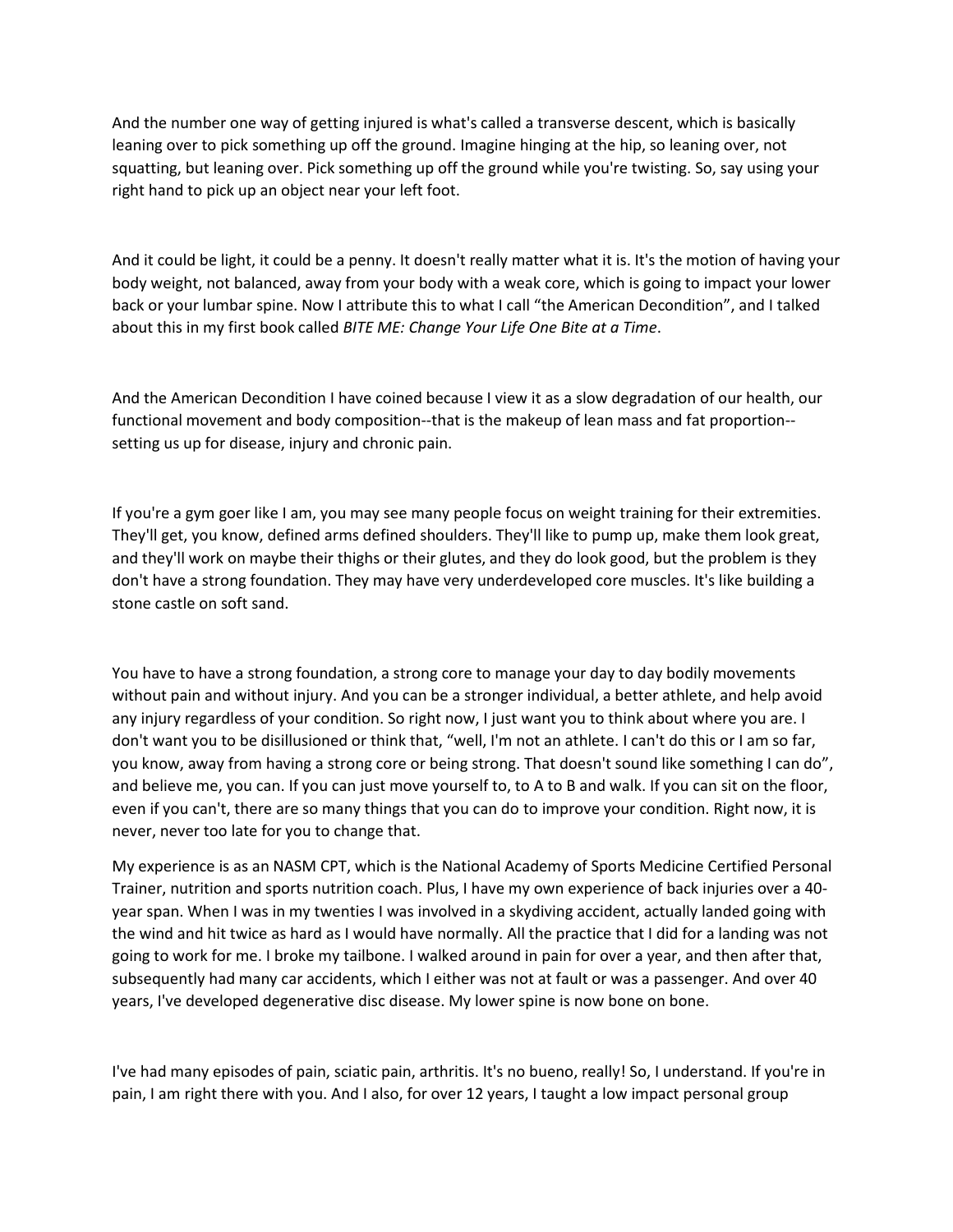training program and it was three mornings a week and it was a lot of fun for an hour, and I taught my clients how they can become strong upper body strength, core strength.

And it was all no impact, low impact. Just not that long ago, one of my clients with lower back issues shared with me that she was able to actually go on to other programs and exercises on her own because she learned how to have a strong core in any situation. It was because of her time training with me where I taught her a few simple things where she can strengthen her core and get to a point where she knows how she needs to modify her exercises or her movements, exercises to strengthen the core, things to watch out for. When I hear stories like that, it just makes what I do so worthwhile. It is any way, but so much more worthwhile knowing that I can make a big impact on the quality of people's lives.

I am living through this with you and we'll share my combined training and my personal experiences. So, what makes up the core? What is it, and which muscles do you use? What makes a strong core? Your core is made up of muscle groups around your abdomen, and you can envision it like wearing a girdle around your waist.

And you have muscles in the front, you have muscles in the back and muscles on the side. And when these are all toned and working synergistically, you would be considered to have a strong core.

There are many muscles that stabilize your body, but the core stabilizers are really the primary ones we are going to focus on today because they have the most impact. They support your upper body. And if you can think of muscles that attach directly to the vertebrae, so your spine, which you know, I'm sure, is made up of vertebrae; your cervical spine, your thoracic spine in your lumbar spine, going from top to bottom. So, these core stabilizers, you can think about, they attach from vertebra to vertebra.

And they work together to support your upper body. Now these muscles, I'm going to tell you what they are. You may have heard of them. You may not. It's not super critical that you memorize them at all, but just so you know what we're talking about, we have the transverse abdominis, so these are muscles that run up and down on your front, your abdominals. Okay? Your obliques are on this side. You're multifidus. That is a set of layers that are in the deepest layers of the back. It's actually five layers deep, if you can believe it. Filling up the grooves on each side of your spine, and they're responsible for keeping your body upright. You also have, as part of your core, your pelvic floor muscles, which are in the lower part of your body and your diaphragm, which is on the upper part of your body.

You can think about the core, as just being a set of muscles that surround your spine. They keep your upper body upright, keep you stable, allow you to rotate, to bend a turn. But basically, these muscles have to be strong to protect your spine, especially your lower back. Okay, so your everyday activities, if you think about putting pressure on your spine, the different things that you do every day, will have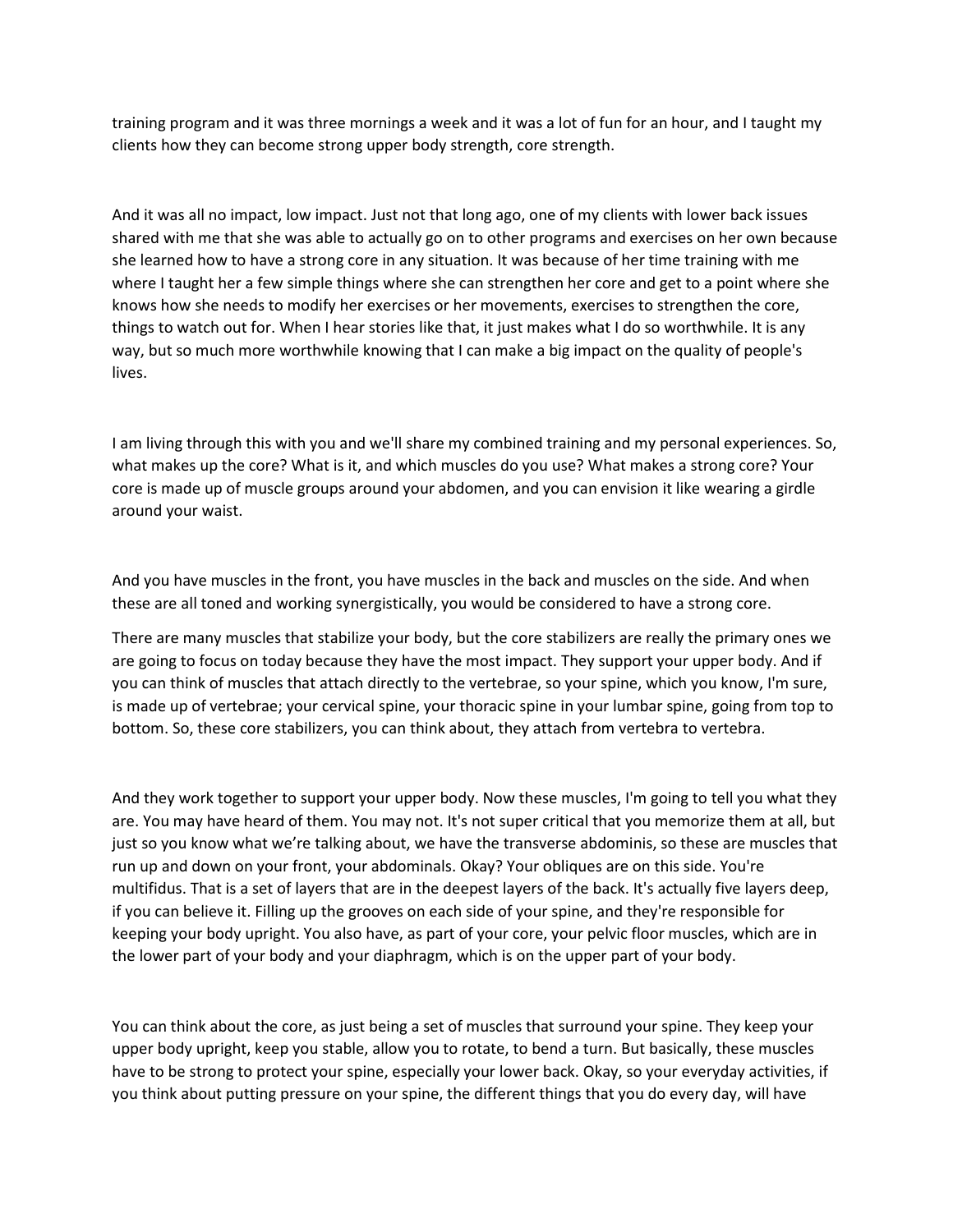differing degrees that contribute to that disc compression. So by compression, it is weight that you might stack on your spine, or maybe your muscles are tight and it's pulling your spine together in a way that compresses the discs, which are that soft, spongy material that go in between each vertebrae that cushion it.

And those discs are also responsible for keeping space between the vertebrae. So, your nerves don't get pinched. I'm going to go through the different levels so you can compare what we're talking about to your everyday activities. All right? The first level and the least pressure on your back would be laying down and supinated.

So that means laying on your back, you're basically flat on your back. You could have a pillow under your knees, which is going to put the least amount of pressure on your spine. You've actually relieved the spine. There's no gravity, there's no body weight necessarily on it from standing or sitting, so that's the least pressure.

Also right around there, and it does put a little bit more pressure on your spine, is laying on your side and you could have a pillow between your knees and that helps keep your hips and your legs aligned so there's not undo twisting on your spine at all. So that does help.

The second level of pressure on your spine would be standing. The first one is basically laying down--the second one is standing--standing straight here, your body is stacked. You do have the weight of gravity that is pulling down on all your vertebrae from your cervical spine, right under your skull, all the way down to the base of your spine. So that does take some pressure.

And then there is sitting. So, when you're sitting all of your weight, uh, from sitting is really stacked on your spine and especially your lower back. And then this is where posture comes into play, is if you are not sitting properly, you can put a lot of undue stress on your lower back if you're leaning forward, if your head is jutted out.

Posture is super important. We'll get to that in a little bit. The third thing has to do with levering your weight. If you are standing, let's say, and you're throwing your body off center, so say you're standing and you're hinging at the hip leaning forward, you're going to put undue strain on your lower back.

Another one is standing and leaning forward to where you're kind of touching. Your hands are touching the floor. Your hips are not supported.

You're going to put even more strain on your back, laying on your back with your legs lifted. If you can imagine laying on your back and your legs are straight and you lift them at about 45 degrees, so it's not straight up.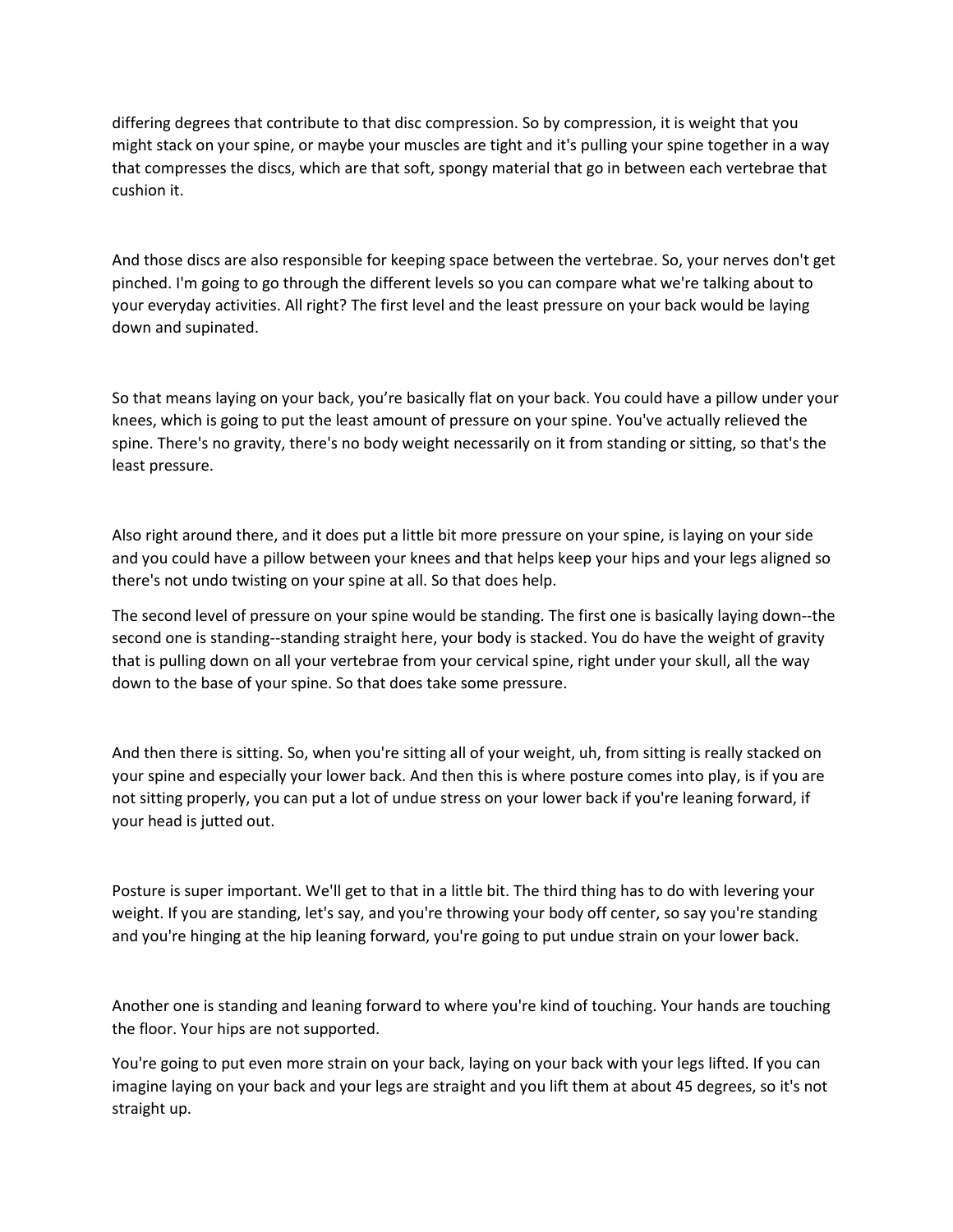But say go straight up and then about halfway down to the floor, that's going to give you that 45 degrees and the lower your heels get to the ground, the more strain you're going to have on your lower back.

Then beyond that, we get to standing and leaning forward with weight. You can imagine a weight training exercise like a good morning where you're standing and you have dumbbells or a barbell on your shoulders. And you lean over, all right, and your back is straight. And what is happening is the further forward you're going; the more strain is going on your lower back. So, this, I would say like the good morning would be a very advanced move for a person that is doing weight training. If you are, have having a weakened core, anytime that you have a weight and it is away from your body, it's going to be creating strain on your lower back.

Even if you're doing a kettlebell raise. You've got it down on the ground and you're swinging it up overhead. You really want your body to be straight up and down. Anytime you have that weight in front of you, even if you are straight, it's going to cause strain. So, I do want to caution you like there is a certain order to training your body and those are very advanced moves and they are advanced because they do put more pressure on your lower back if you are not ready for it.

Then the very top, is the sitting with weights. If you are sitting and you have weights on your shoulder or you are sitting and you've got say, dumbbells and you're doing bicep curls, that's going to put even more weight on your lower back.

The final one is walking. It's not as severe as sitting with weights or standing with weight away from you. Actually, walking is very good for you because while there is some pressure, the same pressure as standing, you are activating your muscles, you're improving your blood flow, and you're increasing the fluids in your discs just by virtue of moving.

It's so very important to keep good posture while you're walking. Be sure not to jut your chin out, like keep your shoulders back. Don't lean forward. Good posture is being upright. One way you could check your posture is to stand against a wall and you're going to be feeling your head, your shoulders, your glutes, and your heels pushed back up against the wall. Just gently, you're going to be touching it.

You take both of your arms and you extend them up overhead straight, and then you want to do kind of a snow angel thing on the wall. You're going to take your arms that are straight. You're going to let your little finger touch the wall as your arms sweep down to the sides. All right? You're going to take one step away from the wall and just keep walking, and that's good posture and it may feel foreign to you, but that is a posture that we should use for standing, for walking.

When we walk up hills though, our posture works a little differently and our body may want to compensate because most people, when they're walking up a hill--and that does create quite a bit of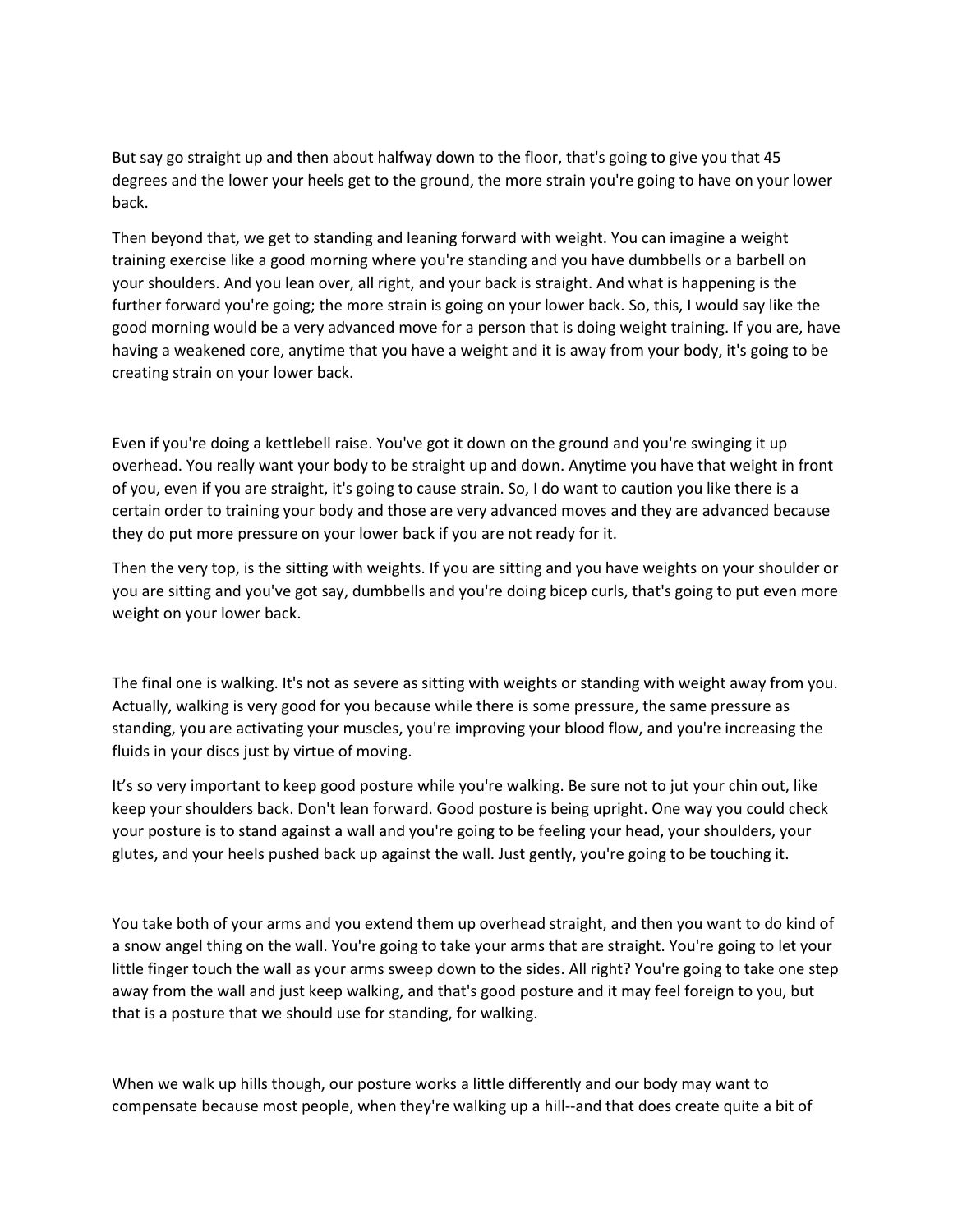strain on a lumbar spine--most people will lean over and they'll jut their chin out because they are trying to get up that hill. What has happening though is that their body is compensating because ideally your core should be tucked in. So, you want to bring in your abs, so your core feels nice and strong. And really when you're taking each step, you're engaging your major movers, which are your glutes and your hamstrings and your legs, but primarily those glutes are what is going to power you up that hill.

You just have to watch your form. If you do have any sort of injury or lower back strain right now, or if your back is feeling weak and it could go out, I would avoid hills entirely. I would just walk a flat until you can get through some exercises and build up your core strength so that you can do some of those other things comfortably, without injuring yourself.

When I was in my late thirties, I had just delivered our daughter. She was our, our fourth. We have a blended family, and whenever a woman delivers our, our core is very, very weak because if you think about it, the muscles, those abdominal muscles, they get stretched out and, and you know, quite a bit. And so, my abs were just super weak. And I remember catching a cold, unfortunately. And while I was holding my two-week-old, I sneezed and I blew out my back and I could just feel my whole body going. I had no control over. My, my back, my core, my spine. I fell to the floor.

But fortunately, and I think it was just maternal instinct, I had the wherewithal to gently place my little two-week-old daughter on the bed right before I hit the floor. So fortunately, I was close to it and she was on the bed safely, and I crawled to the phone on the nightstand after I could compose myself and called for help.

And for weeks I could barely walk. I couldn't stand up straight. I couldn't support my upper body and I was in bed for a week with a cooler with some yogurt in it and some water, and I just will never forget it because it was a pretty painful time. I went through physical therapy and it definitely helped me heal and get better and get over that hurdle, but I continued to have those back injuries over and over and over again.

I would walk and hit, perhaps, you know, of an uneven piece of pavement. And I would kind of catch my foot and trip, but I wouldn't actually fall. And I would jar my back over and over and over again, and it was just so painful. And I would have spasms where to the point where my back might spasm and it would actually tear some of those, those core muscles in the back.

It would just take a long time to recover. It took about 10 years, I think, before I decided to hire a personal trainer. I was in my late forties, around 48 and I just got so tired of, of being in pain and not feeling strong. I knew I needed to not just build my core but get my physique stronger and I just wanted to be, and I was very motivated to be, as strong as I could ever have been in my life. So, after about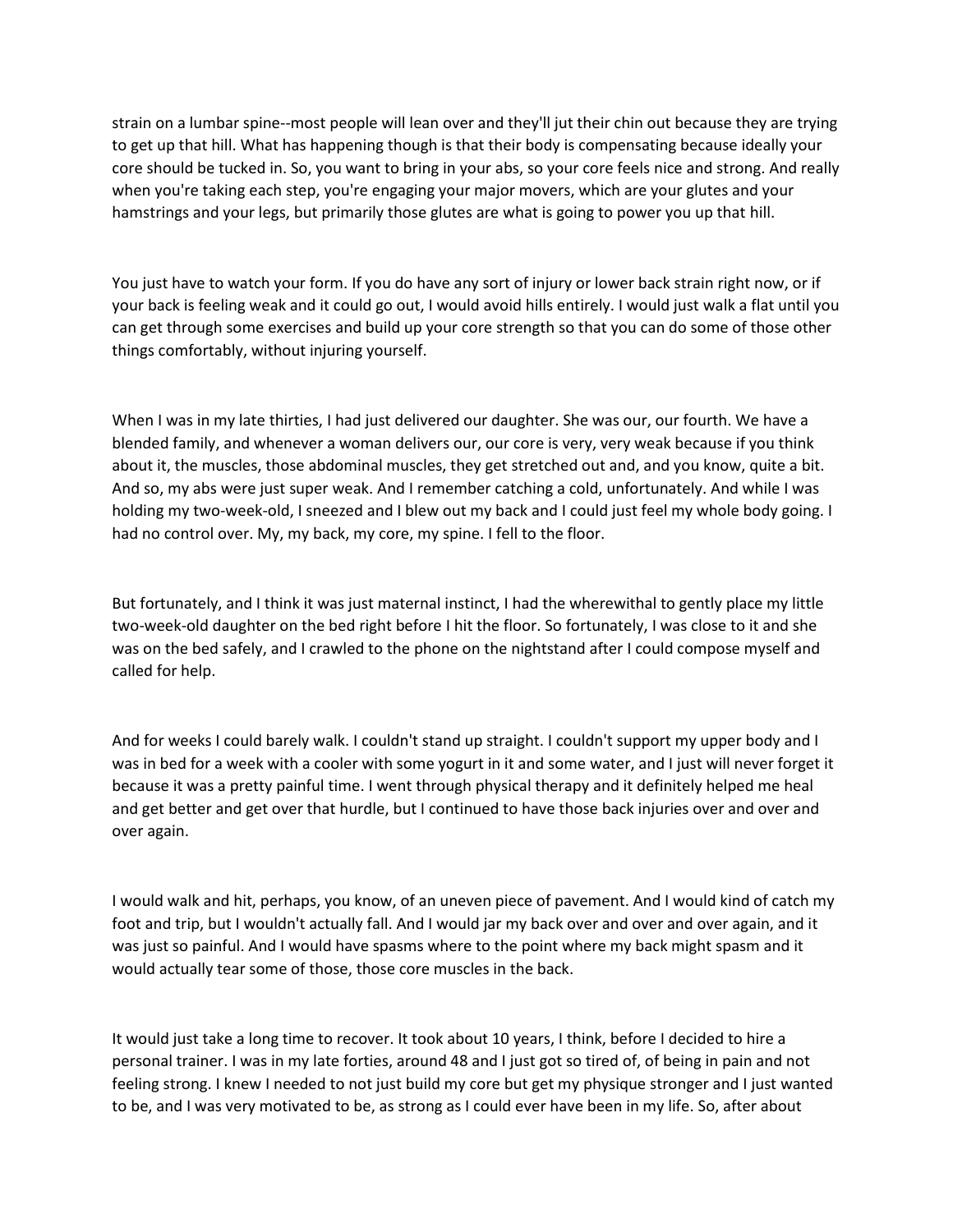three months of training, I started doing figure competitions and that training, I actually never felt so good in my entire life. The discs were supported, the spine was strong. I didn't have any nerve impingement. And the reason for this, I have built up my course so strong and my body says strong that it actually helped keep those vertebras a little bit separated so I wasn't having nerve pain anymore. But then what happened is after I wrote my first book, I, it was called BITE ME! Change Your Life One Bite at a Time, I did a lot of sitting. It took about a year to write and I was still doing my training and still very fit, but because of the amount of sitting that I did, and I would sit for hours and I would still get up and move around.

But I think once you're predisposed to these issues, it just requires so much more care and nurturing. So that you can still stay strong. You know, if you don't use your muscles for four days, they'll start to atrophy. That is a fact!

It is much harder to keep muscle on if you are not using those muscles. I ended up getting a lot of nerve pain and just involuntary muscle twitching and both of my legs. My calves, my quads. So, I went for an MRI and I was completely shocked when that MRI showed just a fine dark line where my disc used to be between S1 and L5. It was really shocking and I knew I had, I had had a herniated disc in the past, but it had progressed to complete degeneration.

It was just one of those situations where I knew that I had to continue training, keeping my core strong that this was going to be a daily thing. This wasn't just going to be an every now and then or go to the gym three days a week. When you have an injury and even after you have recovered from it, you have to do these exercises like, like every day, and it doesn't take long to do them, but if you have not had an injury and you feel like your core might be weak, or if you feel like you're doing a lot of sitting, or if you feel like you may be becoming a little bit of deconditioned, I would really strongly encourage you to do just a few core exercises in the morning to keep you strong because prevention is the key here for sure!

I am going to share with you my top core morning exercise routine. It takes about 10 minutes, and this is the first step. If you look at personal training or you look at developing your body, there are about four phases of training. And the first one is stability. And the reason with that is you can't really build up external muscles and expect to be strong and expect to not get injured until you start with your stability exercises. And that starts with really good form. I use a drawing in maneuver, which what it does is you're basically, whether you're sitting, standing, doing exercises. You are making a very concerted effort to draw in or bring in your belly button towards your spine. So, you're contracting the rectus abdominis and all the muscles along the front there so that you feel more solid.

You're basically recruiting those core stabilizers. By drawing in the belly button toward the spine in you're keeping your spine neutral so you don't want to arch your back or slump over, but stay straight. If you're doing that, just standing right now, you can just stand, have that good posture that we've talked about before, and then draw in those abdominals, bring that belly button in.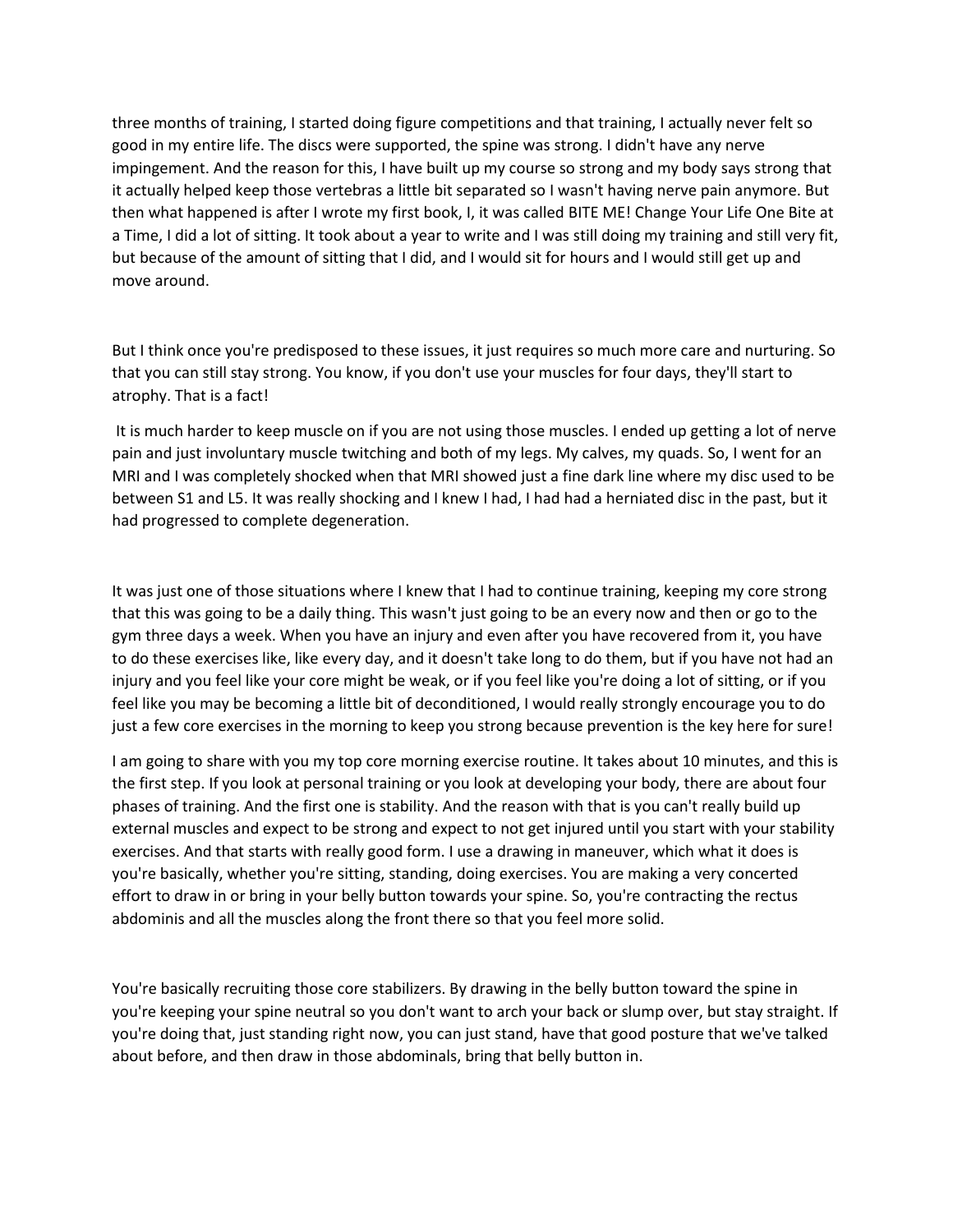And that is really good protective core posture.

I want to share with you my four-point core stabilization exercise program with you now, and this just takes 10 minutes. I do this every day and please don't laugh. This is called "The Rotisserie", and I call it a rotisserie because it works on all of the core muscle groups in one set of exercises [like you're on a spit].

All right? You're going to be doing some exercises and then you're going to rotate, do more exercises, rotate, while you're laying down. And the idea is that you start face down on the mat and then you rotate right with each exercise. So, the, by the time you get done, you have hit your entire core, the front, the side, the back, the side again, so that you will hit all these things and just be as strong as you can be.

All right, so here goes. You're ready? The first exercises is a plank, and these are basic exercises. Maybe you've done them before. But I would encourage you to do them and do them in good form and in the right way. On a mat, you are going to be on your tummy. You're going to balance on your forearms, so from your elbow to your wrist and then go up on your toes, you're going to keep your body flat like a plank.

I've had many, many people and have watched many of my clients and other people at the gym where they think they're doing a plank, in their mind or doing a plank, and they're not really doing a plank because either they are sagging, in which case it's putting strain on your lower spine, or they have their booty way up in the air, like toward the ceiling in which case they're not engaging their spine at all. When you have your booty up in the air and it might look a little bit more like a downward dog, so we're not going to do yoga here, that'd be great for another day. So, check your form in the mirror or have somebody else give you some input so you can lower raise your hips so you have a perfect straight body.

All right? When you're doing a plank, and when you keep your feet wide apart, that's going to give you an easier stance because it's a little bit more stable. If you want to step it up a little bit, walk your feet together or hop your feet together, it will seem like it's more of like a three-legged chair where you have two points of contact with the mat up front and just one in the back. It's both feet, but when they're together, it's acting like one point of contact, so it's going to be a little more difficult for you to keep that core stance. But if you can do that, that's great. If that's too challenging, there's a regression, which is just dropping to your knees and there is no shame in that.

You just start wherever you can where you're not going to hurt yourself. And then I would set time goals for yourself. I would start some of my clients at 15 second intervals, and that may not sound long, but if you haven't done this before. If you can actually start shaking pretty quickly. The longest time that one of my clients actually was able to hold a plank was about three minutes, and that was after working up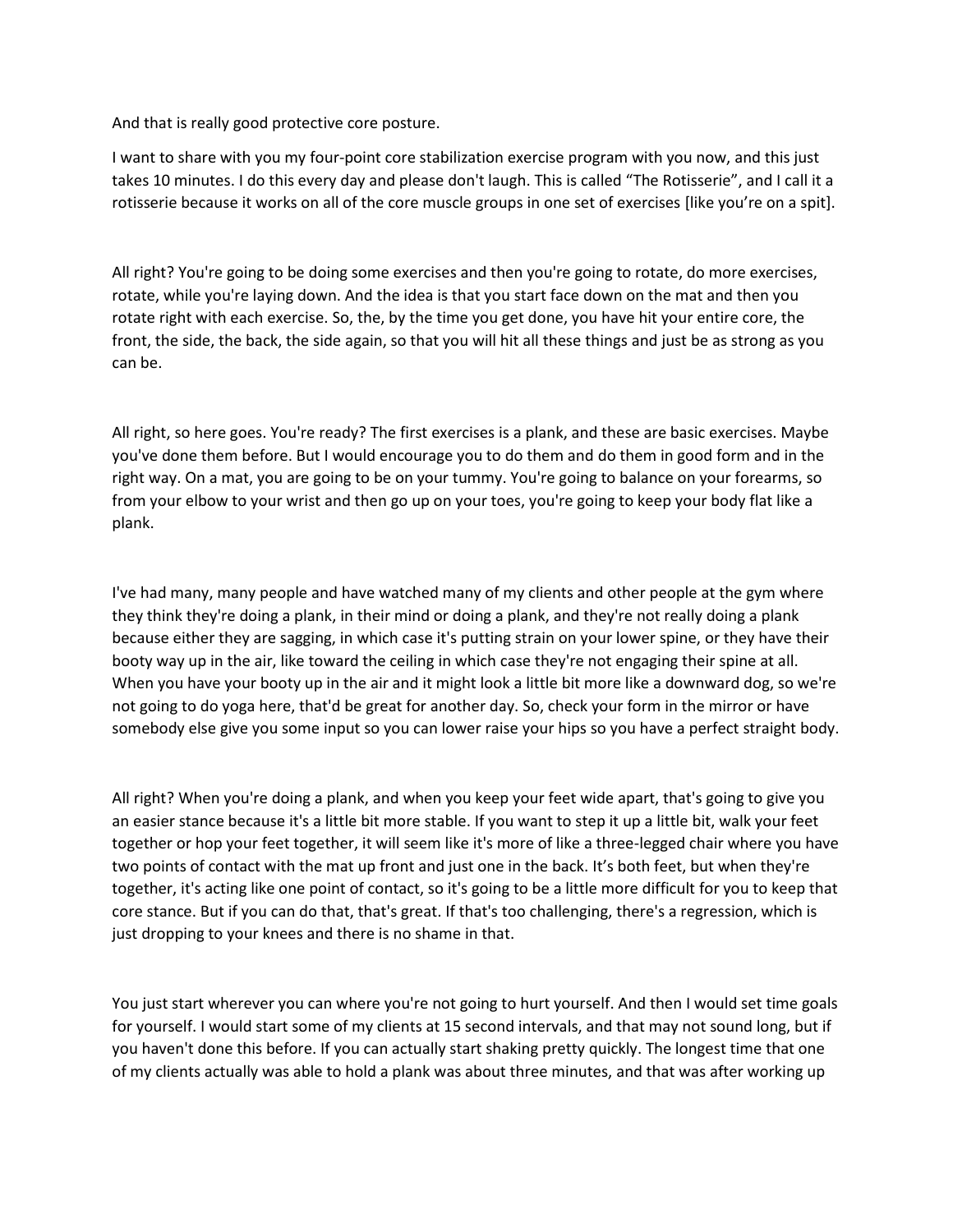to it, and maybe it took her about a year, but it shows you how strong you can get if you just apply yourself a little bit after that. If you can hold it for 15 seconds, that will be a great start.

And then you're going to drop to the mat. You're going to rotate to the right. So now you're going to be on your left side, and we're going to do a side plank here. And if you haven't done one before, and even if you have, again, you know, proper form is really important. I'm going to go over what that looks like. You're going to be on your side, you're going to align your heels. Your knees, your hip, and your shoulder in a straight line, you're going to make sure that your elbow, your left elbow that is planted on the floor is directly under your shoulder. You don't want it forward. You don't want it up. It's going to put way too much strain on your shoulder. But you want this nice 90-degree line between your upper arm and the mat. At that point, once you know you're in alignment, you're going to lift your right hip toward the ceiling or up until you're in a side plank, very straight position.

And again, here you can look in the mirror, you can get input. Am I sagging? Am I up to high? Chances are you won't be up to high a because it's a little harder of a position to hold, although it's not necessarily bad for you. At that point I would hold it for 15 seconds. Just start there and then drop.

You're going to rotate to the right, so now you are on your back. Okay. Here we are. We're going to go; we're going to do three different exercises. It's actually one, but just in slightly different positions. The first one will be a crunch. And for these crunches, especially if you have a bad back, you don't want to be doing full levers. You don't want to be doing anything that is going to strain your lower back. Just small crunches. It's a very small movement. What I'd recommend is you lay on the mat flat, you're going to bend your knees, your feet are going to be placed flat on the mat and nice, comfortable distance away from your booty there.

Okay. Once you're in that position, you're going to put your hands behind your head just to support your head. You don't need to lock your fingers and you're going to lift your shoulders off the mat. Now before you do that, there's a very important part of this that is going to protect your lower back. And as you're lying there, if you can feel underneath your lumbar spine, underneath your lower back, if you can slide your hand under there, is there a space there shouldn't be.

Okay, so if you're in proper form, your back should be flat to the ground. And not really rounding it. You're going to do that drawing in method of bringing in your belly button to your spine, and then you're going to feel all of that contract and you're going to push it down to the mat. All right? You don't need to push hard, just so it's in contact there, and now we'll give you a very stable place to start.

Then you can start your crunches, so when your hands are behind your head. Proper form is to lift your shoulders up off the ground. Some people will crane their heads, though they'll intertwine their fingers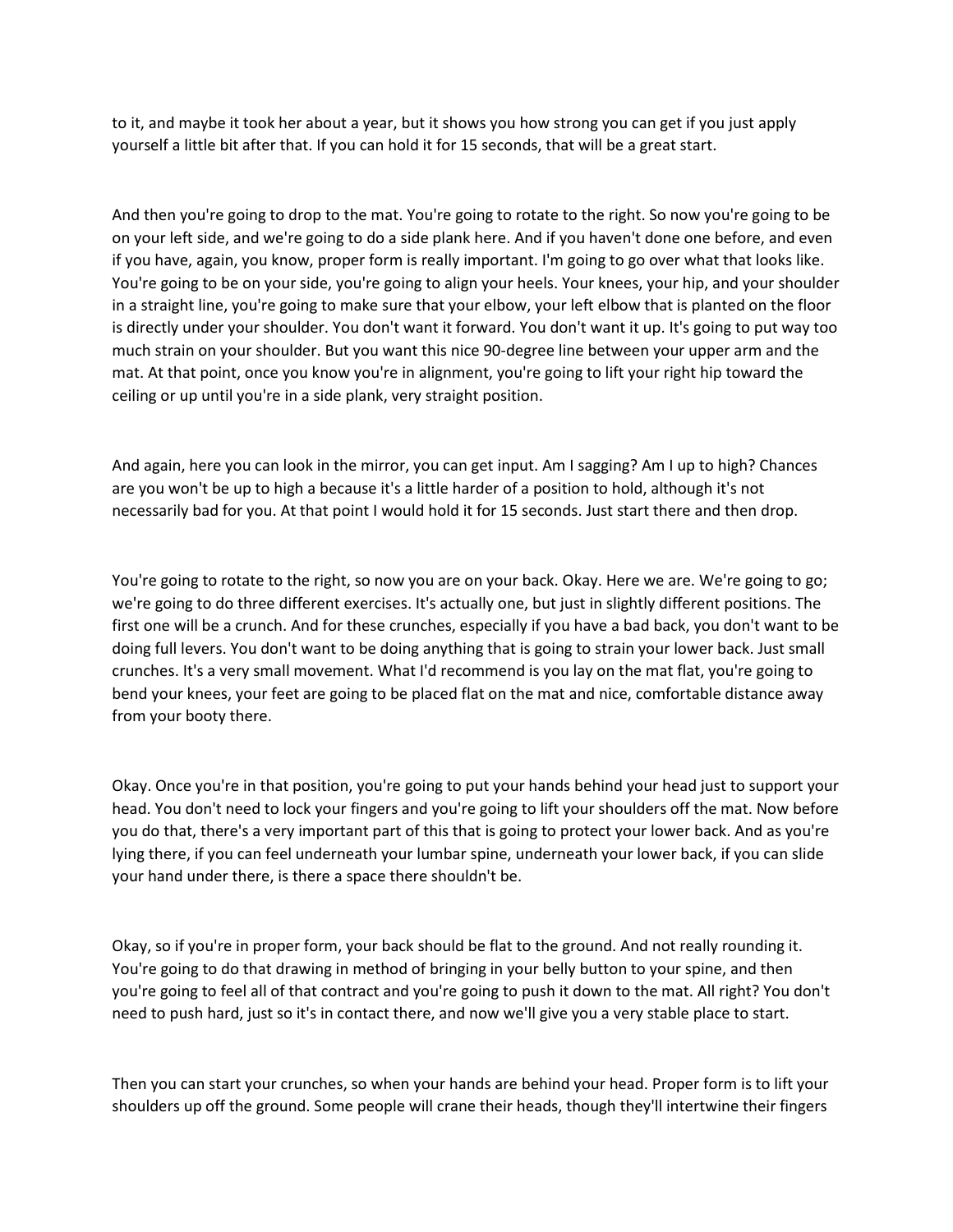behind their heads and to help them up. They typically will take their head and shove it forward, and that is so, so hard on your neck and on your cervical spine.

So, we don't want to do that. Well, we want to do is gently support the head. Because it can weigh a lot of weight, and if your neck isn't used to it, you might want that support. You're going to engage your core, lower back, flat to the ground, and you're just going to lift your shoulders up off the ground just by a couple of inches.

It doesn't take very much. You're going to bring it up, just contract and release it down gently and bring it up again. You're going to want to do 15 of those to start, and if you're doing it right. It may burn. You may be a bigger, a bigger muscular guy, but if your core is not strong and you're doing this the proper way, it could absolutely burn.

So just nice and slow and steady. You come down, you. Touch your shoulder blades back to the mat and then come up again, 15 times. Once that is done, we're going to hit the side muscles, those obliques that we were talking about, and you're going to be in the exact same position, but you're going to take your right leg and you're going to cross your ankle in front of your left knee, and that's going to put you in a number four position.

All right. So, once you are there, instead of coming straight up, lifting both of your shoulders and working your abdominals, you are going to work on the obliques a little bit and you're going to hit them pretty low. If your right ankle is crossed over your left knee, your left shoulder up and your elbow and try to touch that elbow to your knee.

Now it's not important to touch the knee. What is important as it, you keep your abdominals contracted, your core contracted your back flat and you're just going to lift your shoulder up and you are going to keep your chin pointed up. And not down to your chest. Okay. I'm looking down at myself like you can see me. I know you can't. So that is the right form. And if you could just do 10 do 10 it's more important to have the right form when you're starting than it is to crank out 20 of these. It's only good if you can do it right and you don't hurt yourself. So those are the crunches.

After that, we're going to rotate to the right, and now you're going to be on your right side, and we're going to do the same side plank as we did on the opposite side, but just on this side, of course. Make sure, again, you're in perfect alignment before you lift your hips off the ground. You'll want to make sure your heels, your knees, and your hips are perfectly straight and that your shoulder is in alignment with your hip.